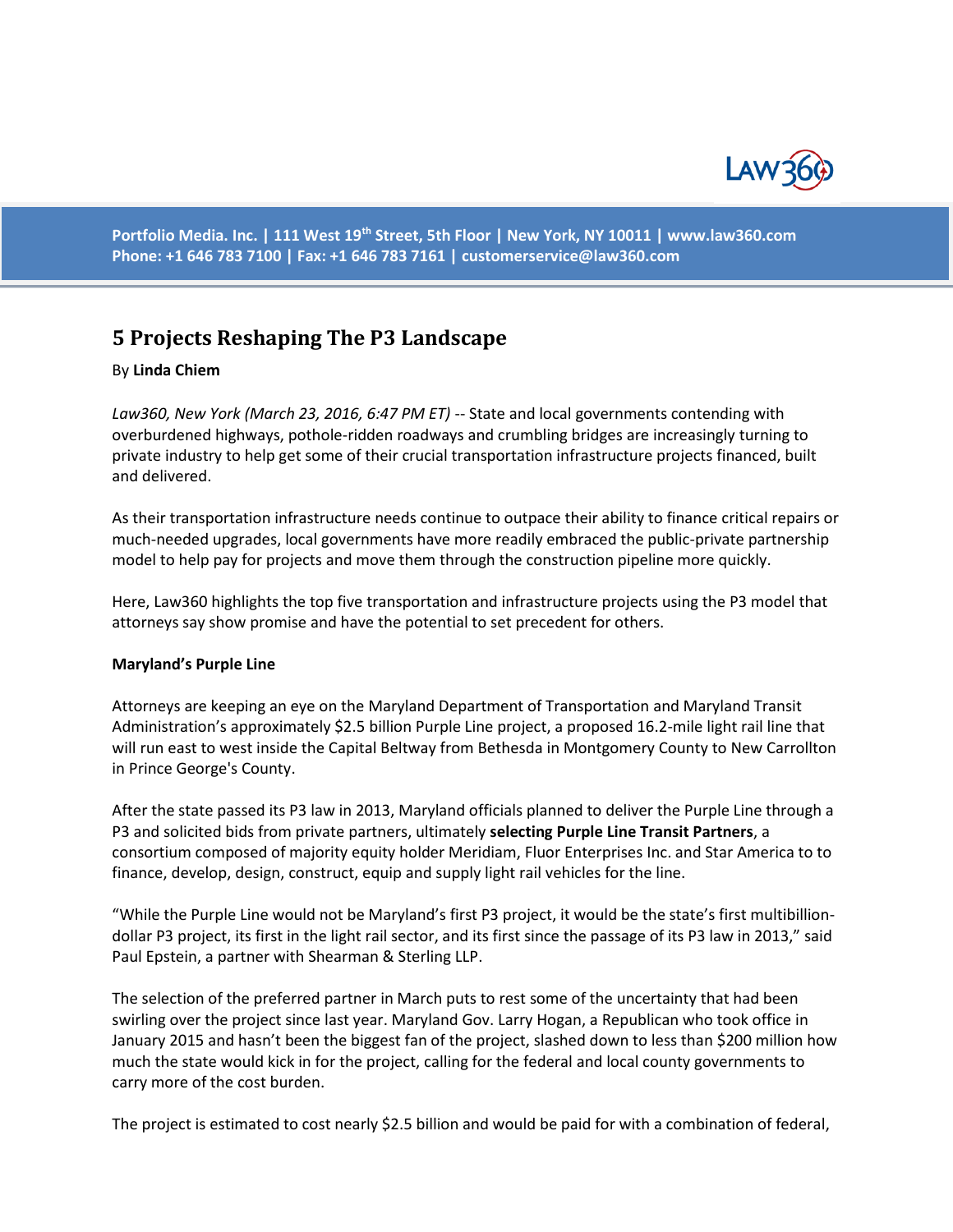state and local funds. Maryland officials have said they're expecting the private sector to invest between \$500 million and \$900 million. In turn, the state will pay the private partner annual service payments, known in the industry as "availability payments," throughout an approximately 30-year operating period. Deductions will be made from these payments if the contractor does not meet predetermined performance targets.

It will boast 21 stations and direct connections to Metrorail's Orange and Green Line trains, two branches of the Red Line and MARC's Brunswick, Camden and Penn Lines. Construction is scheduled to begin in 2016. The Purple Line is expected to open for service in 2021.

The Office of the Attorneys General provides advice and legal assistance to the Purple Line.

Nossaman LLP has provided advice and assistance with the preparation of contract documents for the Purple Line P3 agreement.

## **Pennsylvania Rapid Bridge Replacement Project**

The Pennsylvania Department of Transportation came up with a novel approach to use the P3 model to replace 558 aging or structurally deficient bridges across the state — a first-of-its-kind bundling of the work for multiple bridges into one massive project under a single procurement.

According to the National Council for Public-Private Partnerships, this project set many precedents: It is Pennsylvania's first transportation P3, the nation's first multiasset availability payment concession, and the first project in which the developer won approval through the Federal Highway Administration's Special Experimental Project program to conduct the environmental process.

The state completed financing for the \$1.1 billion project in the spring, and experts say that the successful start to the P3 will enable future infrastructure revitalization projects in the Keystone State and could serve as a model for other states to follow.

Pennsylvania's "innovative use of P3 structure for multiple bridges has potential value as precedent in other areas," said John Schmidt, a partner and leading P3 attorney with Mayer Brown LLP.

PennDOT in October 2014 picked Plenary Walsh Keystone Partners — a consortium made up of infrastructure investor Plenary Group, Walsh Group, Granite Construction and HDR Engineering — as the preferred bidder for the project. PWKP is responsible for the design, construction or replacement, financing and maintenance of the bridges over a 28-year term. PWKP will receive availability payments from PennDOT, expected to average \$65 million annually. PWKP has three years to finish construction with a targeted completion date at the end of 2017.

The 558 bridges are primarily crossings on smaller state highways, many in rural areas, but PennDOT ultimately wants to tackle replacing more than 4,000 bridges deemed to be structurally deficient. With the P3 approach, PennDOT says it can replace hundreds of these bridges more quickly, save money, and minimize the impact on the traveling public.

PennDOT was represented by in-house counsel from the Office of Chief Counsel, as well as Allen & Overy LLP and Ballard Spahr LLP.

### **Colorado's I-70 East Project**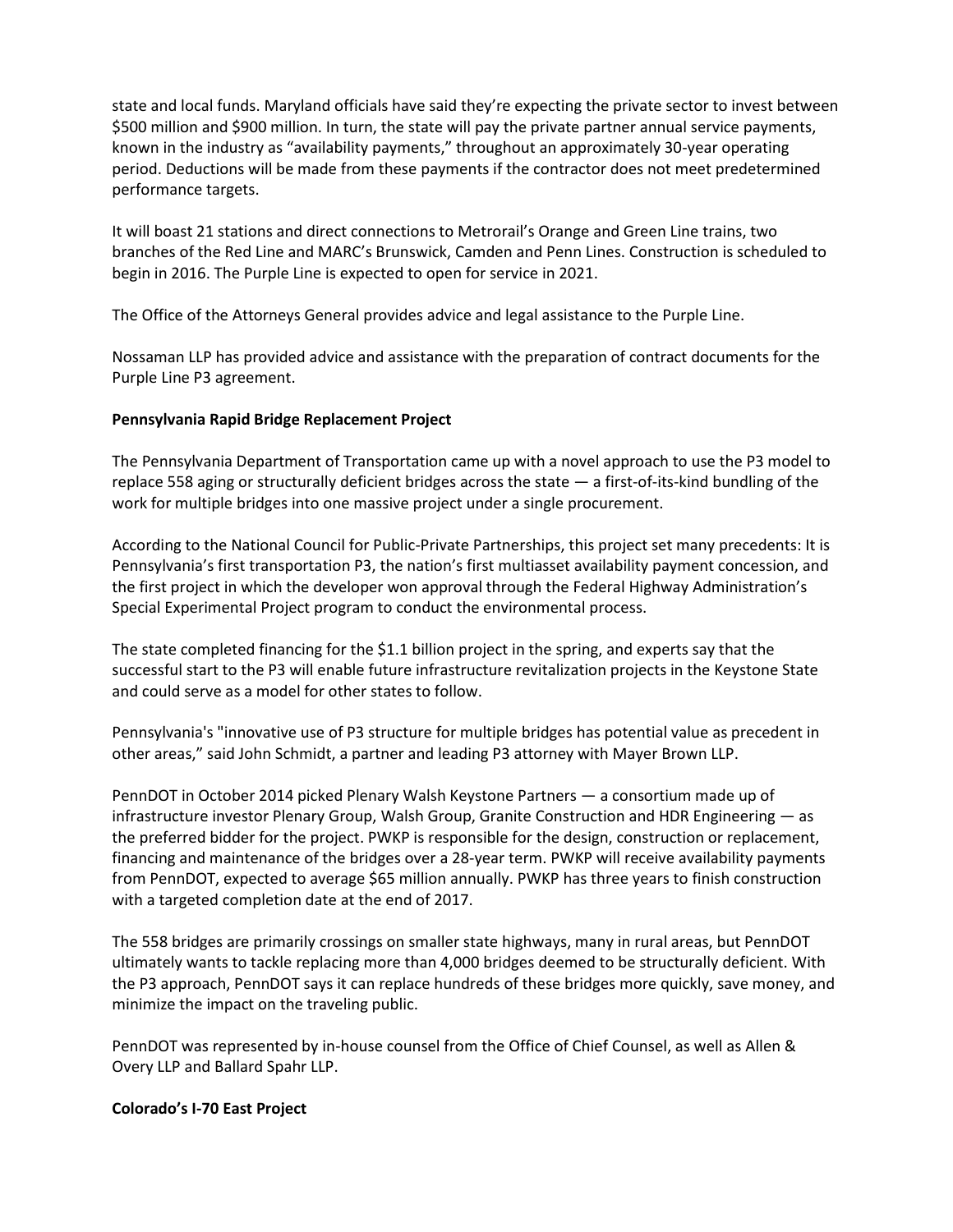Colorado officials are looking to ease the strain on I-70 East between I-25 and Tower Road, which is one of the most heavily traveled and congested highway corridors in the Denver region and the state. And they've come up with an approximately \$1.8 billion plan to do so, which is catching attention because it's expected to be one of the largest construction projects in the Colorado Department of Transportation's history.

In February 2015, state officials decided to pursue a "design, build, finance, operate, maintain," or DBFOM, P3 delivery model for the I-70 East Project. The project's final environmental impact statement was put out for public review in January and that concluded earlier this month. Last summer, officials shortlisted four teams — 5280 Connectors, Front Range Mobility Group, I-70 Mile High Partners and Kiewit / Meridiam Partners — to bid on the request for proposals that was issued last September and just updated last month. Technical proposals are due this December, while financial proposals are due in February 2017.

"This project would build on the success of the U.S. 36 project which the Colorado Department of Transportation closed with a consortium led by the Plenary Group in 2014," Epstein said.

The U.S. 36 project involved widening a portion of the existing highway, constructing tolled "managed" lanes from Denver to Boulder, and co-managing the completed highway with existing express lanes in Denver along Interstate 25.

I-70 is a key corridor that, among other things, connects downtown Denver with Denver International Airport. The I-70 East project would, like the U.S. 36 project, include road widening and the addition of tolled express lanes, in this case on the stretch of I-70 between I-25 and I-225, Epstein explained. It also would feature an innovative repurposing of an aging viaduct, which would be replaced with a 4-acre landscaped green space, with the highway being lowered to run beneath it.

More recently, the project has come under fire from environmentalists who **lobbed a D.C. Circuit petition** in March claiming recent U.S. Environmental Protection Agency guidance improperly cleared the project under the Clean Air Act.

The Sierra Club and others claimed that the Colorado Department of Transportation would not have been able to get a "conformity determination" with the CAA's particulate emissions standards if it were not for the November 2015 change to the EPA's hot-spot guidance covering transportation projects involving large amounts of diesel emissions, according to the petition.

### **All Aboard Florida Rail Link**

All Aboard Florida, a consortium owned by Fortress Investment Group subsidiary Florida East Coast Industries, has been deep into construction on the \$2.5 billion privately funded passenger rail line, dubbed Brightline, connecting Orlando and Miami with stops in Fort Lauderdale and West Palm Beach.

Since last year, construction has been underway on all three of the line's South Florida stations, including a 9-acre transportation hub in downtown Miami called MiamiCentral that will be part of a mixed-use development with residential, office and commercial space, and a retail concourse. AAF has also been steadily working on the Fort Lauderdale and West Palm Beach stations. In addition, track work, including the double tracking of the railway and the installation of new grade crossing equipment, is beginning to ramp up, according to AAF.